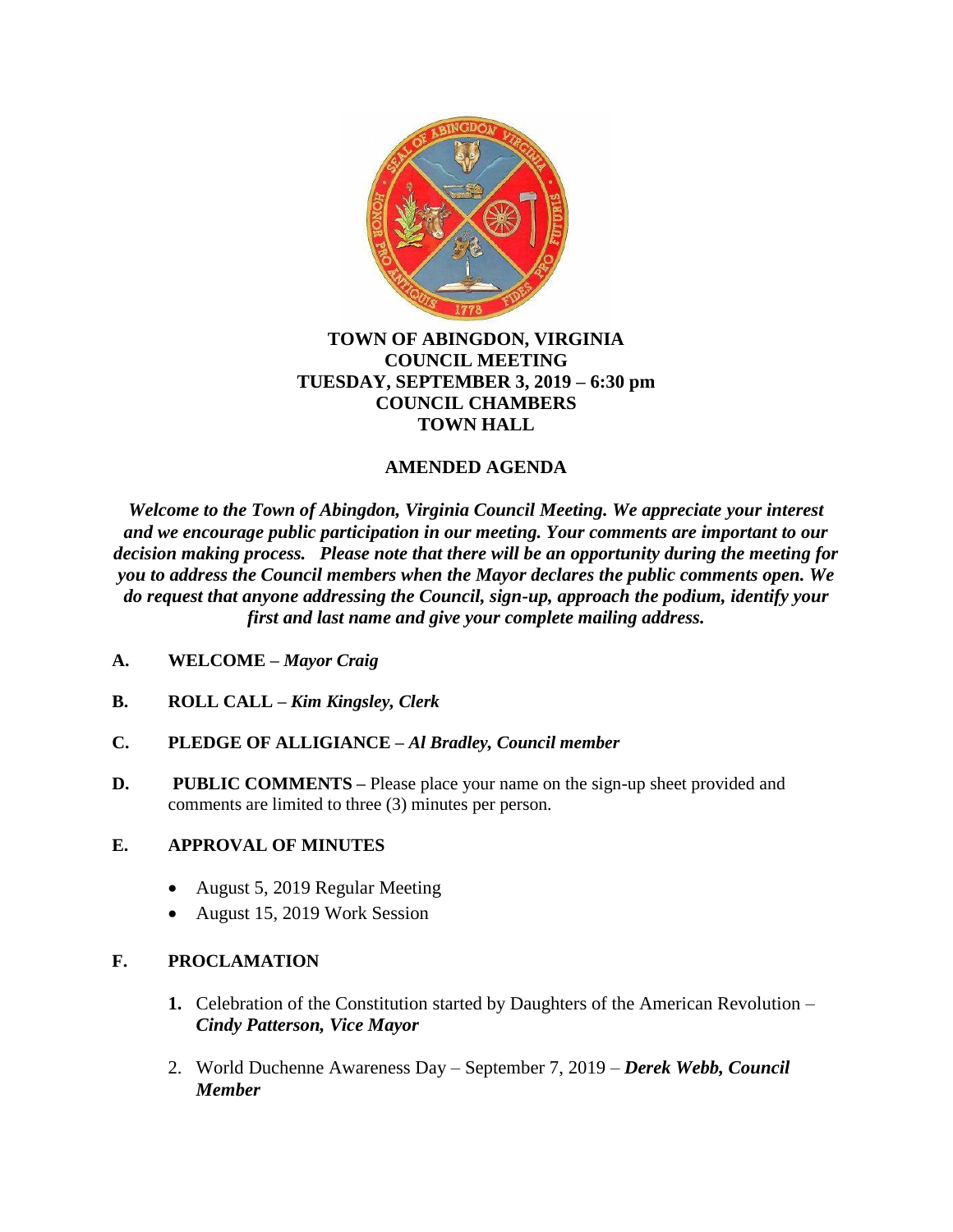# **G. RESOLUTION –**

1. A Resolution of the Council for the Town of Abingdon regarding the Washington County Courthouse – *Mayor Wayne Craig*

## **H. PETITIONS, PUBLIC HEARINGS AND FIRST READING OF ORDINANCES -**

- 1. **Public Hearing - First Reading of Ordinance** Pursuant to Code of Virginia, 1950, as amended, Section 15.2-2204, consideration of an Ordinance of the Council of the Town of Abingdon, Virginia to enact an Infrastructure Advisory Committee, Chapter 62, Streets, Sidewalks and Other Public Places, Article VI, Section 62-108 – *Cameron Bell, Counsel*
- 2. **Public Hearing - First Reading of Ordinance** Pursuant to Code of Virginia, 1950, as amended, Section 15.2-2204 and The Code for the Town of Abingdon, Appendix B – Zoning Ordinance – Article 25 – Amendments, Administration and Interpretation consideration of an Ordinance of the Council of the Town of Abingdon, Virginia to amend Zoning Ordinance, Article 18, Site Plan Review; Section 18-9 Historic District Entrance Corridor Overlay District – *Cameron Bell, Counsel*

### **I. SECOND READINGS - None**

## **J. CONSIDERATION OF BIDS**

1. Consideration of award of contract for Creeper Trail Trestle Study – *Derick Lester, Engineering Tech. – Public Works*

### **K. REPORTS FROM THE TOWN MANAGER / STAFF**

- 1. Presentation regarding *"The Way to Play" Premiere Jayne Duehring, Director of Tourism*
- 2. Approval of the application for Certificate of Appropriateness; Marathon Realty Corp. P.O. Box 1158, Abingdon, VA 24212: Owner. COA for approval of the Final Plat to subdivide the property into two parcels, 1) containing  $1.221 \pm \text{ acres}$ , 2) containing 1.461± acres. Located at the Meadows development-Lot 9, Parcel 9A and 9B. Tax Map ID 021-8-9. – *Jason Boswell, Director of Planning*
- 3. Report on the Town's response to Washington County regarding the zoning determination of a "Courthouse" in B-2 General Business District – *Jason Boswell, Director of Planning*
- 4. Motion to refer proposal approved by Planning Commission to remove *Section 17-4. Uses not provided for* from the Town of Abingdon Zoning Code – *James Morani, Town Manager*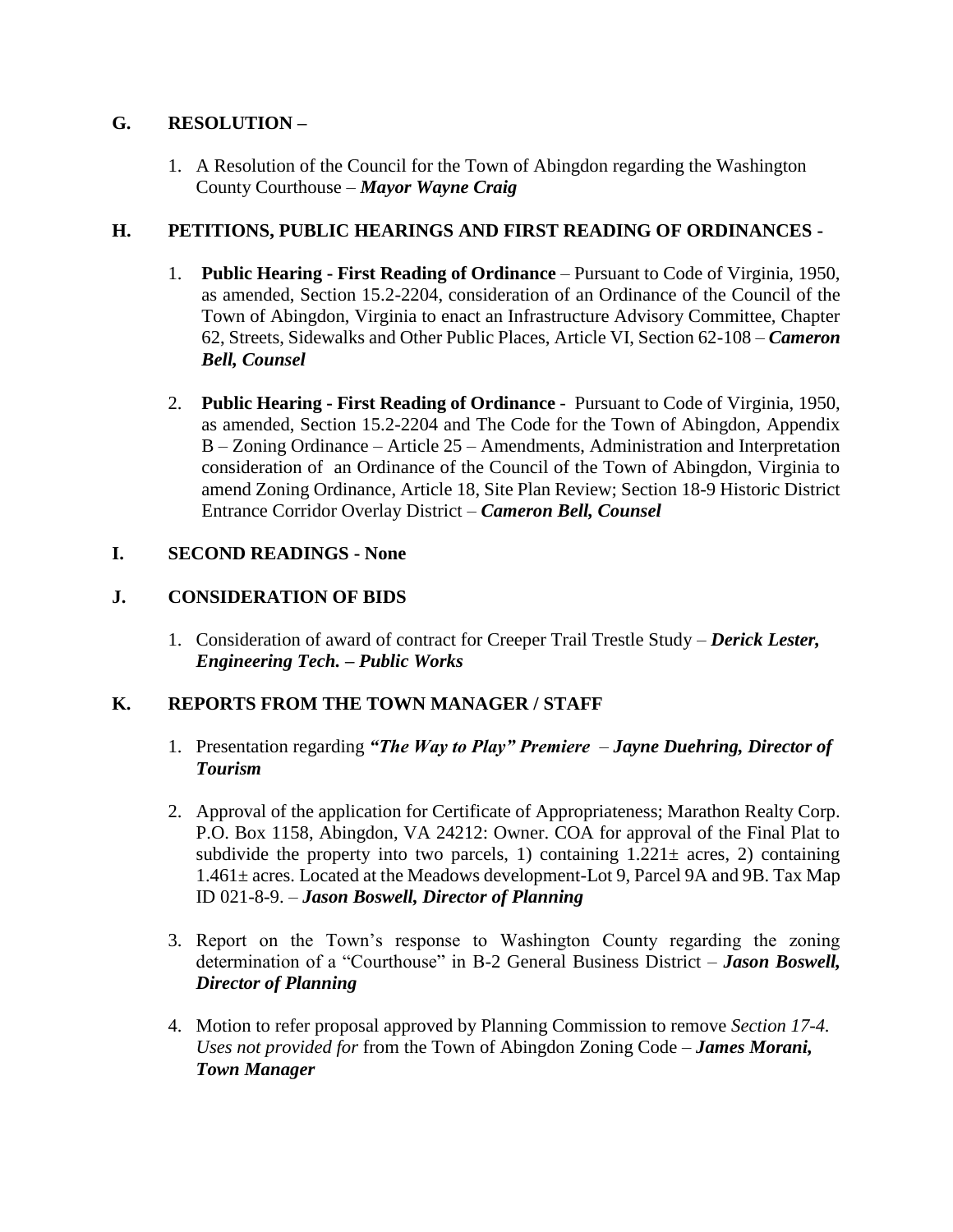### 5. Update on Sports Complex – *James Morani, Town Manager*

## **L. OLD BUSINESS - MATTERS NOT ON THE AGENDA**

### **M. COUNCIL MEMBER REPORTS**

### **N. APPOINTMENTS TO BOARDS AND COMMITTEES**

#### 1. **Board of Zoning Appeals -**

- Appointment to fill the expired term of Matthew T. Bundy, PE, who is ineligible to serve an additional term
- Reappointment of John P. Kelly, who is eligible to serve an additional term
- Reappointment of Richard Macbeth, who is eligible to serve an additional term

### 2. **Sinking Spring Cemetery Committee** -

- Reappointment of Mike Farris, who is eligible to serve an additional three year term
- Reappointment of Sigrid Phillips, who is eligible to serve an additional three year term
- Appointment to fill expired term of Wayne Miller, who is ineligible to serve an additional term

### 3. **Virginia Highlands Small Business Incubator**

- Appointment to fill the expired term of Carolyn Kelly, who does not wish to serve an additional term

### 4. **Sustain Abingdon**

- Appointment to fill a vacant position with term expiring in January 2021, and eligible for reappointment for an additional term
- Appointment to fill the expired term of Tom McMullen, who is not eligible to serve an additional term